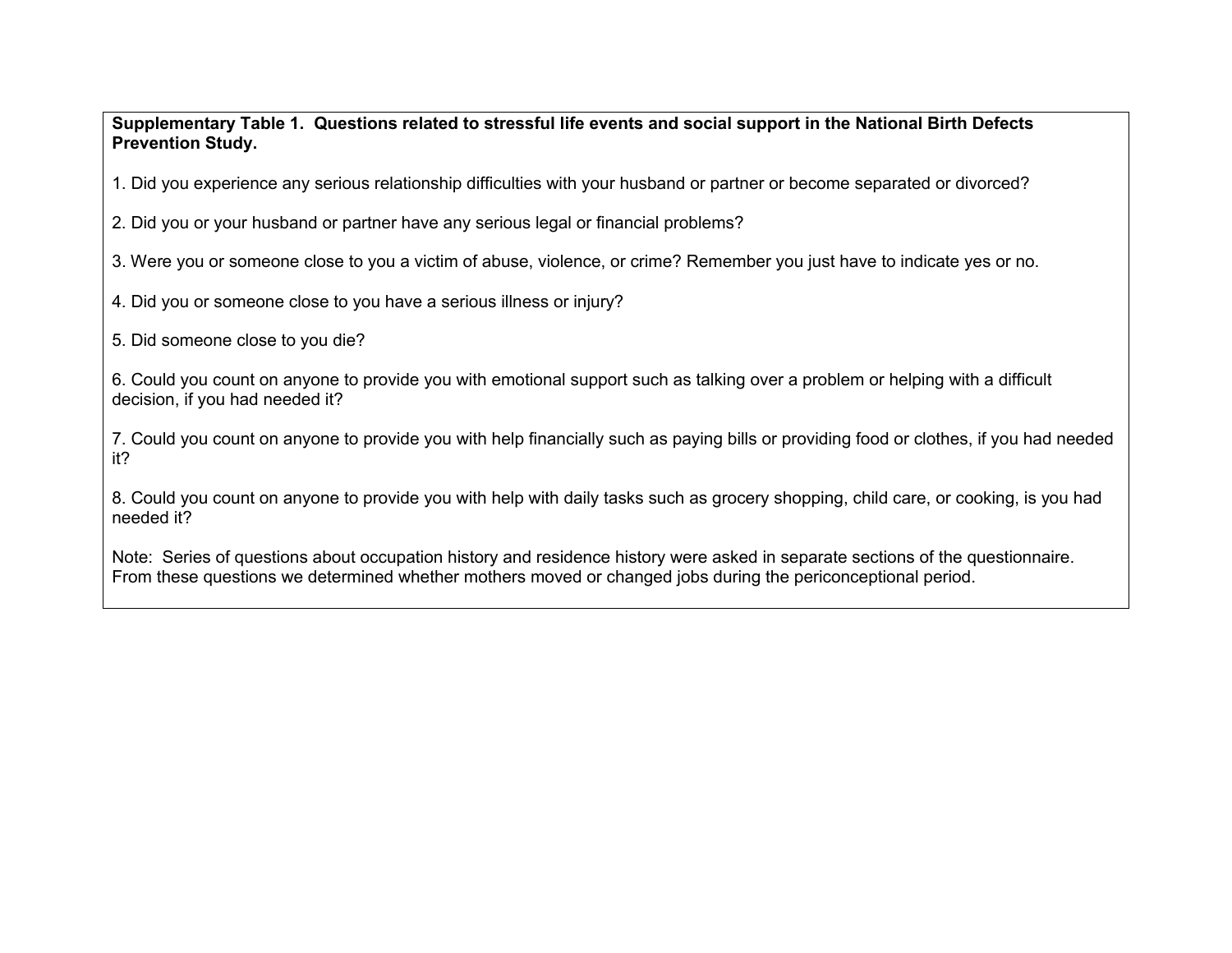Supplementary Table 2. Association of specific stressful life events with risks of birth defects, National Birth Defects Prevention Study, 2006-2009.\*

|                              | Controls                                   | <b>NTD</b>                                    |                          | $CP$                                   |                | CLP                                    |                | dTGA                                          |                | <b>TOF</b>                             |                        |
|------------------------------|--------------------------------------------|-----------------------------------------------|--------------------------|----------------------------------------|----------------|----------------------------------------|----------------|-----------------------------------------------|----------------|----------------------------------------|------------------------|
| <b>Stress</b><br>question    | <u>No.</u><br>Controls<br>(total=<br>2974) | <u>No.</u><br><u>Cases</u><br>(total=<br>552) | <b>AOR</b><br>$(95%$ CI) | <u>No.</u><br>Cases<br>(total=<br>413) | AOR (95%<br>CL | <u>No.</u><br>Cases<br>(total=<br>797) | AOR (95%<br>CL | <u>No.</u><br>Cases<br>(total=<br><u>189)</u> | AOR (95%<br>CL | <u>No.</u><br>Cases<br>(total=<br>311) | <b>AOR</b><br>(95% CI) |
| Relationship<br>difficulties | 515<br>(17%)                               | 121                                           | $1.4(1.1-$<br>(1.7)      | 84                                     | $1.2(0.9-1.6)$ | 163                                    | $1.2(1.0-1.5)$ | 33                                            | $1.0(0.6-1.5)$ | 56                                     | $1.1(0.8 -$<br>1.5)    |
| Legal<br>problems            | 416<br>(14%)                               | 95                                            | $1.3(1.0 -$<br>1.7)      | 66                                     | $1.1(0.9-1.5)$ | 160                                    | $1.4(1.2-1.8)$ | 23                                            | $0.8(0.5-1.2)$ | 57                                     | $1.4(1.1-$<br>2.0)     |
| Violence,<br>crime           | 215<br>(7%)                                | 48                                            | $1.3(0.9 -$<br>1.8)      | 34                                     | $1.2(0.8-1.7)$ | 59                                     | $1.0(0.7-1.3)$ | 16                                            | $1.2(0.7-2.0)$ | 23                                     | $1.1(0.7 -$<br>1.7)    |
| Serious<br>illness           | 420<br>14%                                 | 86                                            | $1.2(0.9-$<br>(1.5)      | 62                                     | $1.1(0.8-1.4)$ | 114                                    | $1.0(0.8-1.2)$ | 29                                            | $1.0(0.7-1.5)$ | 40                                     | $0.9(0.6 -$<br>1.3)    |
| Death                        | 454<br>(15%)                               | 82                                            | $0.9(0.7 -$<br>1.2)      | 63                                     | $1.0(0.8-1.3)$ | 125                                    | $1.0(0.8-1.2)$ | 29                                            | $1.0(0.7-1.5)$ | 42                                     | $0.9(0.6 -$<br>l.2)    |
| Changed<br>jobs              | 774<br>(26%)                               | 151                                           | $1.1(0.9 -$<br>1.4)      | 89                                     | $0.8(0.6-1.1)$ | 220                                    | $1.1(0.9-1.3)$ | 41                                            | $0.8(0.5-1.1)$ | 85                                     | $1.1(0.8 -$<br>1.4)    |
| Moved                        | 524<br>(18%)                               | 101                                           | $1.1(0.9 -$<br>1.4)      | 69                                     | $1.0(0.7-1.3)$ | 145                                    | $1.0(0.8-1.3)$ | 33                                            | $0.9(0.6-1.4)$ | 49                                     | $0.9(0.6 -$<br>1.2)    |

\* Indices reflect number of questions that had a 'yes' response. Odds ratios were adjusted for maternal race-ethnicity, age, education, body mass index, smoking, drinking, and intake of vitamin supplements. Odds ratios are in **bold** if the CI excluded 1.0 before rounding

n.c. = not calculated